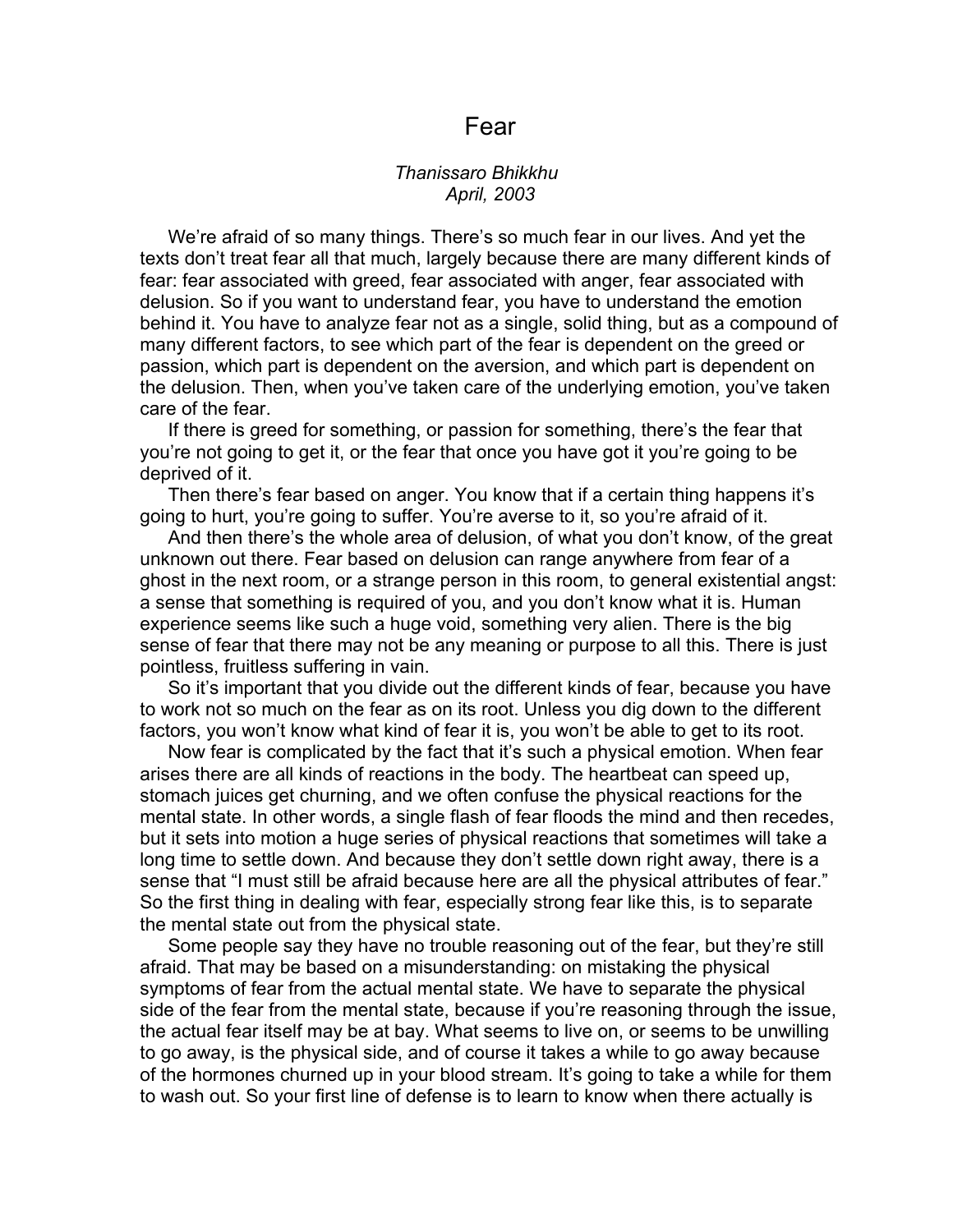fear in the mind and when there is no fear in the mind, even though there may be the signs of fear in the body, so you don't feel so overwhelmed by the emotion. You breathe as best you can through the manifestations of fear, the tension, the feelings that come with that shortened breath or the constricted breath that comes with fear. Then consciously expand that sensation of physical and open it up to counteract the physical symptoms of fear.

And at the same time, ask yourself, "Exactly what is the fear?" "What is it that you're afraid of?" "What's being challenged?" "Where do you feel weak?" "What is the danger?" Learn to take the reasons for the fear apart, because a lot of the fear lies in the confusion. You don't know exactly what you're afraid of, or you don't know exactly what to do. It seems like all the avenues are closed. And you can't analyze what's going on. So you have to sit down, if you have the chance to sit down, or at least mentally make a note: "Exactly what are you afraid of here?" Learn to look at the fear not as something that *you're* feeling but something that's simply there. And try to look at *why* it keeps shouting at you over and over and over in the brain.

Now the fears that are neurotic are the ones that are relatively easy to deal with. Those are the ones that psychotherapists can handle. The fear is unrealistic and the treatment is to simply look at the situation for what it really is. You confront it, you try not to avoid it, but actually go into the situation and learn that it's not as bad as you thought it would be. It's simply based on childish avoidance. You had a really bad experience as a child and you've instinctively been avoiding that particular issue, that particular feeling, ever since. And it's gotten to the point where it's totally unrealistic. So you learn to watch it, to put yourself into a situation that will bring up that fear again and watch this disjunction between the fear and the actual situation. When you begin to see what the situation is, the fear gets calmer, weaker, more and more manageable. That's neurotic fear.

What requires a deeper practice is dealing with realistic fears. One of the members of our community lived through the Korean War, came to the States, became a psychotherapist. And as part of her training she had to undergo psychotherapy. After a couple of years of psychotherapy, the therapist said, "It looks like your fears are very realistic. There's nothing I can do for you." This is where dhamma practice comes in: facing our realistic fears, our fears of aging, illness, and death. These things are real and they do cause suffering—if you don't work your way down into exactly where the attachment is. This is precisely the Buddhist take on fear: it comes from clinging and attachment. And the clinging is threatened by impermanence, by stress and suffering, by the fact that these things are beyond your control. The purpose of our training here is to learn how not to let our happiness be based on things beyond our control, because as long as our happiness depends on these things, you're setting yourself up for suffering. Setting yourself up for fear.

This is how the meditation in and of itself is a way of dealing with the fears—the deeper fears, the realistic fears. Ask yourself, "What exactly does my happiness depend on?" Normally, people will have a whole lot of conditions that their happiness depends on. And the more you think about them, the more you realize they are totally out of your control: the economy, the climate, the political situation, the stability of the ground underneath your feet, all of which are very uncertain. So what do you do? You learn to look inside. Try to create a sense of wellbeing that can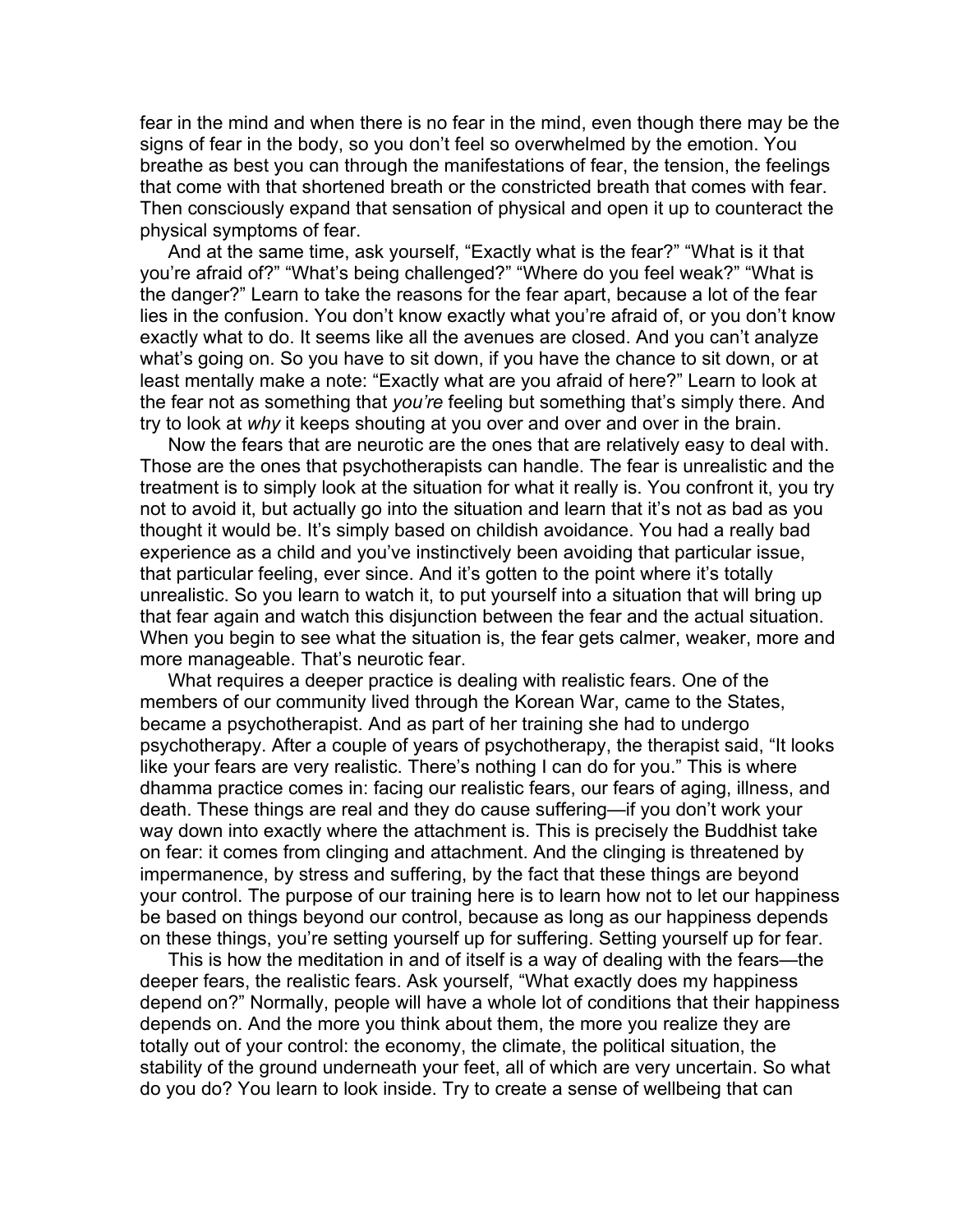come simply with being with the breath. Even though this isn't the total cure, it's the path toward the cure. You learn to develop a happiness less and less dependent on things outside and more and more inward, something more under your control, something you can manage better. And as you work on this happiness you find that it's not a second best. It actually is better than the kind of happiness that was dependent on things outside. It's much more stable. It permeates much more deeply into the mind.

In fact, it allows the mind to open up, because for most of us the mind jumps around like a cat jumping around. If it jumps on unstable things, it's always going to be tense, for when it lands on something it knows it has to be ready to jump again at any moment. But when you can find something to stay with for longer periods of time, the mind can allow itself to relax, to soften up a bit. When it softens up you come more easily to know the mind in and of itself, what it's like, where its attachments are, where it's still clinging. That allows you to go deeper still.

And we find that our ultimate fear is fear of death, which is an extremely realistic fear. It is going to happen, and for most of us it's a huge mystery. This is where the solution in the meditation comes, for meditation can take you to something beyond death, beyond space and time. Death is something that happens within space and time, but there is something that can be experienced outside of those dimensions. That's what we're looking for. As the texts say, there are four reasons why people are afraid of death. One, they're attached to their bodies, they know they are going to lose their bodies at death. Two, they're attached to sensory pleasures, they know they are going to lose them at death. These two types of fear are based on passion. The third type is based on aversion, when people know that they have done cruel things in the past and that there may be punishment for those cruel things after death. The fourth type is based on delusion, when people are , uncertain about the true dhamma: Was the Buddha right? Is there really a deathless? As long as you don't know these things directly for yourself, there is always going to be an uncertainty, a large amount of ignorance and delusion surrounding death, creating fear.

The whole purpose of the practice is to counteract these causes for fear, so that you aren't dependent on the body, you don't have to cling to the body for your happiness, you don't have to cling to sensory pleasures for your happiness, you train yourself to do good things, and you reach the point where you know you're on the right path.

To do this you have to take apart the basic building blocks of experience, as you experience them in concentration: form, feeling, perceptions, thought constructs, and consciousness. You look to see where these things are inconstant. Where they're inconstant, you realize they're stressful. There's stress right there. Then when you look at stress, look at suffering—although at this level it's more stress than suffering—you ask yourself, "What am I doing to cause that stress, to aggravate that stress?" You look for the cause, and it's right there in your intentional actions.

When you can take those intentions apart, things open up. Once they open up, you realize that you have come to something totally different, a totally different dimension, outside of space and time. And you realize that death can't touch that. Only with that direct experience can you say that you've overcome your fear of